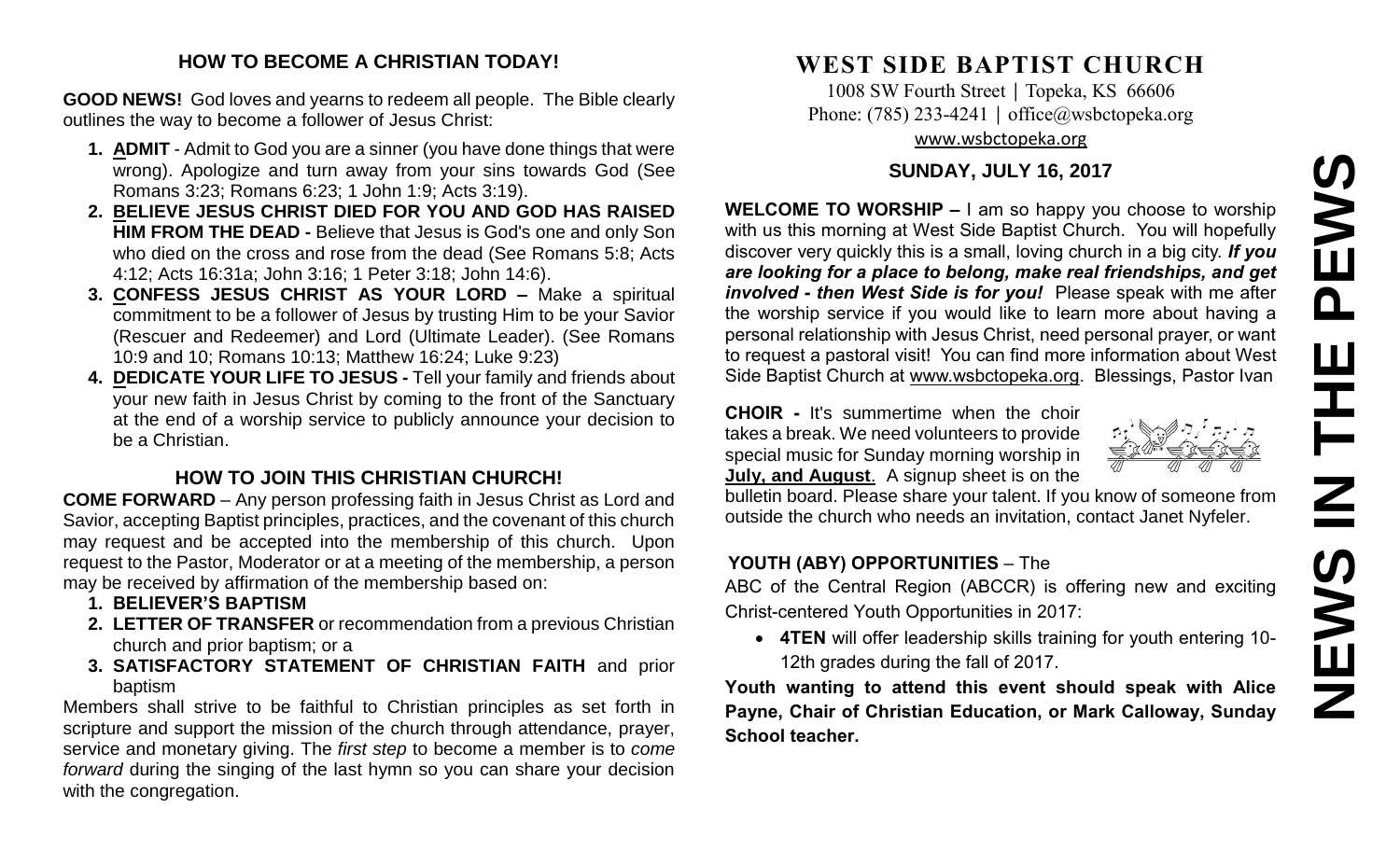**SUMMER BIBLE STUDIES –** We will not have Bible study on Sundays or Wednesdays in the months of June or July. We will start again on Wednesday, August 2 at 10:30 am. Enjoy your summer!



**WOMEN'S MINISTRY (ABW) -** Travel with American Baptist Women's Ministries and American Baptist Women in Ministry

(ABWIM) to the **Republic of Georgia on October 31 to November 11, 2017**, for a unique intercultural/interfaith spiritual pilgrimage. The Spiritual Pilgrimage will include up to 14 Baptist and Muslim women from the U.S. The purpose of the pilgrimage is



to break barriers and build bridges between Christians and Muslims, multiple generations, Georgians and Americans, and lay and ordained women. In the Republic of Georgia, women will experience homestays with Muslim families, advocacy for gender justice and religious rights, the stunning geography of Georgia's mountains and vineyards, and more!

**DOORSTEP -** In December 2016, Doorstep assisted 259 households involving 811 individuals with Christmas gifts and food. Each year we celebrate "Christmas in July" to get a jump start on collecting new items for our annual Christmas adoption! Our goal is to help alleviate some of the strain during the holidays by collecting some items mid-year. Doorstep will again adopt 250 households with 700+ individuals this December through the Christmas Bureau. By having items donated in July, our Christmas Store Chair, Judy Neher, has a better idea what items we are lacking in November and December. Judy is here every week sorting through donations, and organizing the basement where our Christmas donations are kept all year until the big week arrives!

Last year we changed the focus of Christmas in July to only include items that are not seasonal. Therefore, we have requested no clothing at this time. Instead, we need sheets and blankets, health kit items, household items, gifts for adults, school supplies and toys. These items should be new.

Each school aged child we adopt receives school supplies and a backpack, if needed. Typically, they have used up their back to school supplies, and they need replenished. Also, each of the 250 households receives a health kit

filled with hygiene products, and wrapped with a new bath towel, hand towel and washcloth!

Each child receives one bigger toy as their gift and then other smaller items are available along with games, books, stuffed animals, stocking stuffers etc. Typically, we are lacking in the main gift area. If you can help with toys for children ages 2-12 and gifts for the teenagers (make up and nail kits) we would be grateful.

**HARVESTER'S –** It takes all of us to feed our hungry neighbors, Our

Community **CAN** is a communitywide food drive that unites everyone in the fight against hunger and promotes volunteer service and community engagement. This year, Harvester's invites our partnering agencies to participate in the drive.



#### **BENEFITS FOR AGENCIES:**

Your agency keeps all the food donated. Just report the poundage you received to Harvesters.

Harvesters will provide bags for the food drive as well as customizable flyers.

#### **HOW IT WORKS:**

Bags can be available for you at the time of your regular food pick-up or delivery.

Hand out bags in the neighborhood around your agency and / or distribute to your supporters and ask them to adopt the neighborhood where they live.

On Saturday, July 22 collect all the bags and report the poundage you received to Harvesters.

Sign up to participate in Topeka by calling 785-861-7750 or register online at www.harvesters.org/OCCAgency.